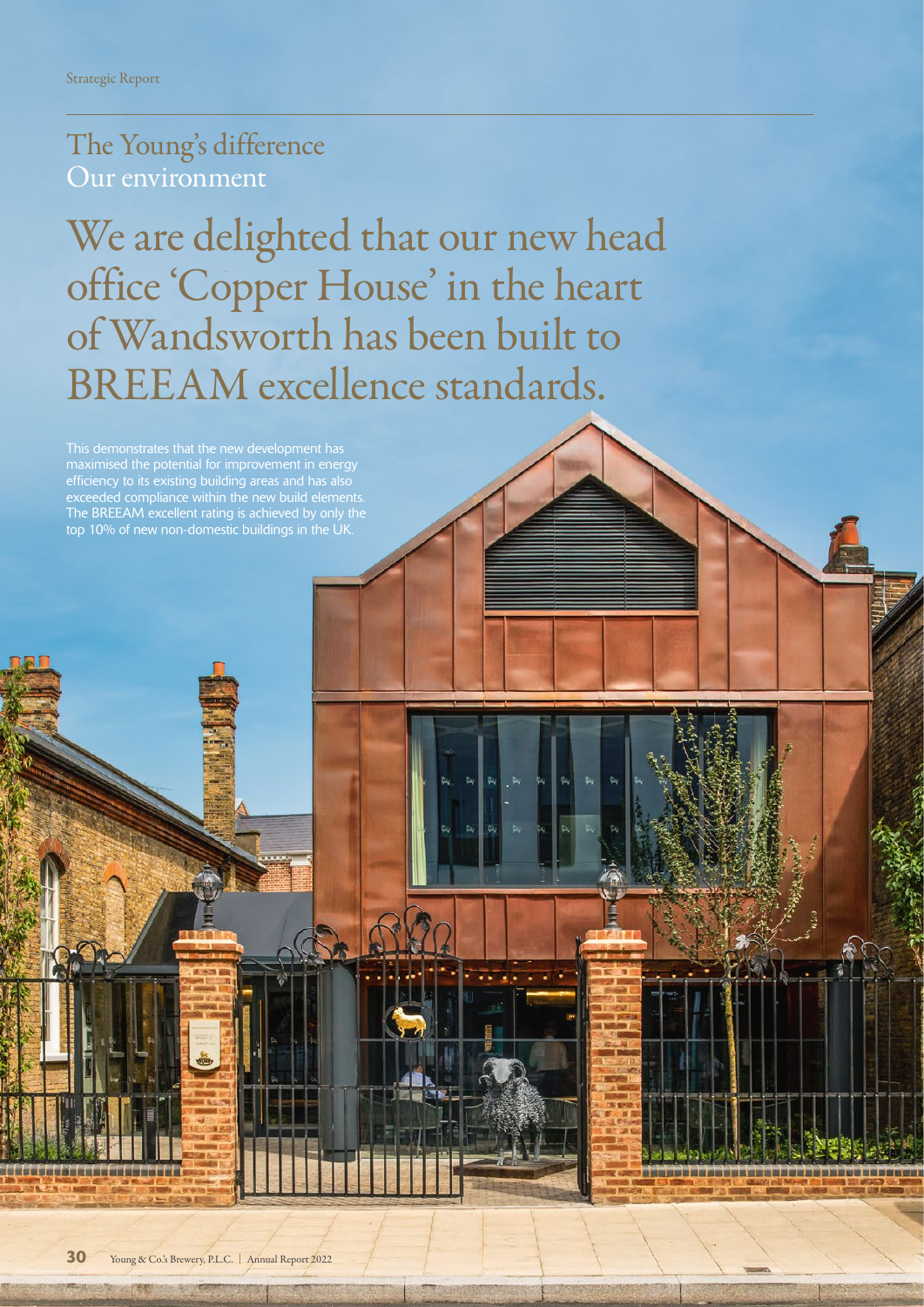

We are passionate about reducing our emissions and we have a long tradition of introducing carbon saving initiatives throughout our estate. However, we understand that we need to adopt a more structured approach, so that we are in a position to set targets that can be accurately measured and assured. This will enable our stakeholders to monitor our progress and have confidence in our performance.

Although we have achieved a lot in recent years, the results are difficult to measure, and we have taken steps that will enable us to strengthen our governance framework to support our sustainability strategy as it evolves.

#### Net zero carbon pathway

The development of a net zero carbon pathway is a significant task and we want to do it properly. We have realised that before we set targets, we need to know more about our properties so that we can identify the actions that need to be taken, plan our approach and phase our investments. As a result, we have engaged Savills Earth to advise and support us on this journey and we have agreed the following phased approach:

Phase one: to review our baseline carbon assessment and benchmark carbon emissions for each property to sense check results.

Phase two: 'Our Net Zero Carbon Pathway Development': this involves grouping our properties into categories based on building age, condition, servicing and heritage status. From that we will develop net zero implementation plans for each category and set out a timeline of interventions. This will enable us to establish an overall pathway to net zero for our properties.

Phase three: the final phase is the setting up of ongoing monitoring and reporting. We appreciate that net zero reporting and frameworks require regular verification and disclosure so that the company can demonstrate progress against its carbon reduction targets.

We have just completed phase one of the project and we expect phase three to be well progressed by the end of FY23.

#### Sustainability frameworks

We will review the various sustainability frameworks as we work through phase three of the above project so that we can identify the frameworks that are most relevant to our business. We will also assess our alignment with the UN Sustainability Development Goals.

#### The challenges we face

- The cost the required investment will need to be phased and we are conscious that some technology is not yet fit for commercial use. We will work with suppliers, collaborate with our peers and monitor the development of the relevant technologies, run trials where appropriate and adopt in line with our investment cycle, as the costs reduce, and the stability of the technology improves.
- Statutory building restrictions listed building status and conservation areas represent a significant challenge, bearing in mind that 40% of our pubs have listed status. We will work with Savills Earth, our suppliers and statutory authorities to identify potential solutions to these challenges.
- Availability of energy resources we continue to work with energy suppliers to identify infrastructure improvements which will help us move to sustainable forms of energy, this includes new on-site electrical substations where the site layout allows for this addition.
- Remote pub locations they can provide significant challenges for carbon reduction. We are working with energy suppliers to try and upgrade the infrastructure into these properties where the supply is capable of being moved to a carbon efficient model.

#### Our performance so far



This year, as part of our sustainable journey, we now source 100% of our power renewably from our group energy contract. Green electricity is dual reported in line with SECR requirements. We have also established FY2019/20 as a base year.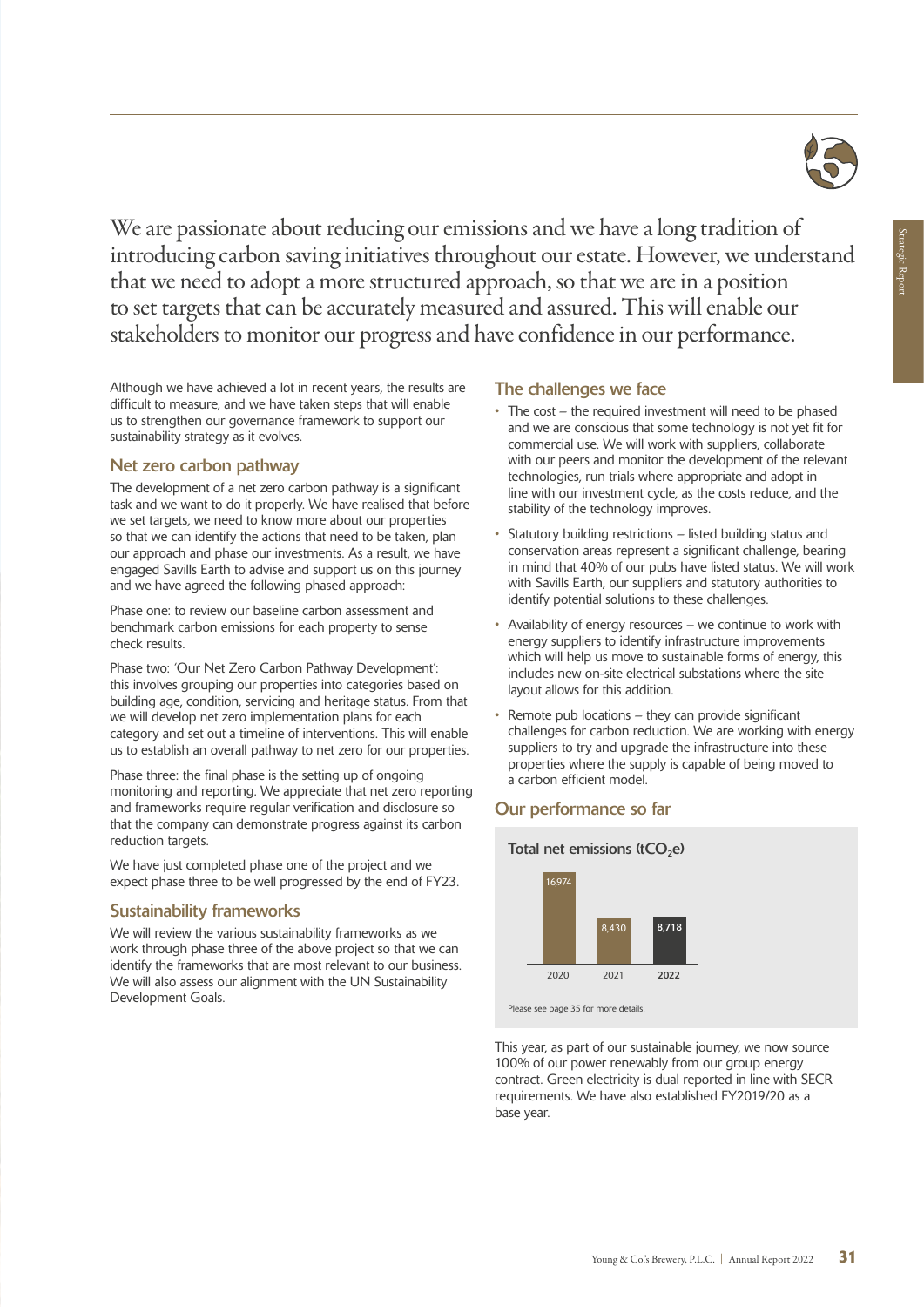The Young's difference The sustainable Young's pub



The illustration above provides an overview of the key features that have been incorporated or are being rolled out to our existing estate and represent the 2022 edition of the sustainable Young's pub.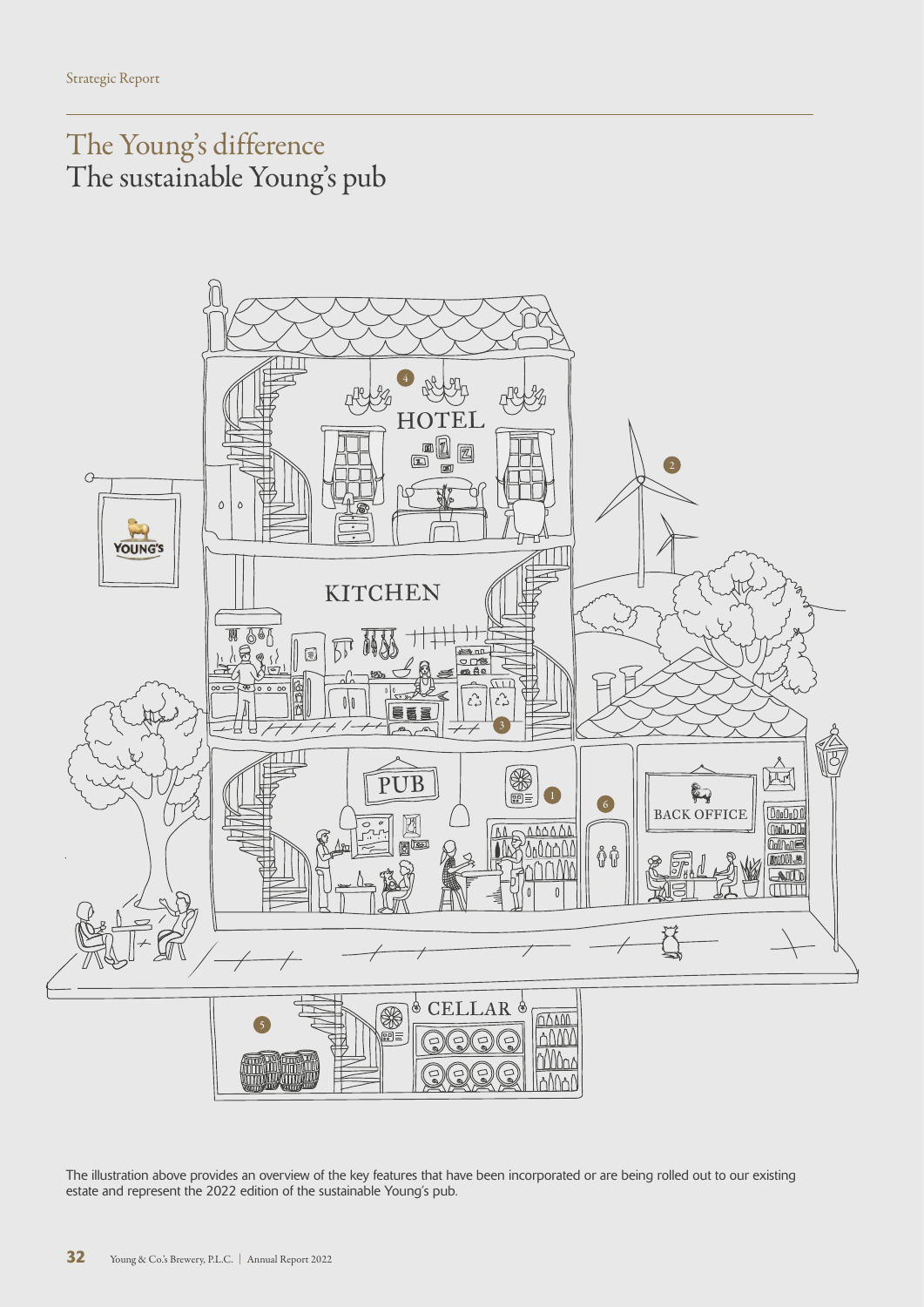

# 100%

#### Electricity from renewable sources through our group energy contract

(from 1 April 2021)

Our vision is to have an estate of sustainable pubs and hotels and we are working to identify a pub within our estate which will be our flagship 'sustainable pub'. This pub will be a test bed for sustainability initiatives and will be used to trial the latest ideas and develop new initiatives which can then by adopted throughout our whole estate. We will update you on our progress each year in this report as our sustainable pub evolves and the company embraces new ways of working, technology and the latest thinking.

#### <sup>1</sup> Buildings energy management system ('BEMS')

We are partnered with Forest Rock, a UK based software company which has developed solutions for the internet of things, to launch a BEMS platform called 'MyBuildings.Live'. This platform will give us valuable insight into the performance of our buildings and assets. By monitoring and controlling those assets we aim to reduce energy consumption and improve operational costs. Currently we have 14 BEMS sites online, with a further 60 planned for FY23.

#### <sup>2</sup> Renewable energy

From 1 April 2021, 100% of our electrical supply began to flow from renewable sources from our group energy contract, powered entirely by hydro and wind energy. Our supply is backed by renewable electricity guarantees of origin and independently verified by EcoAct, a Carbon Disclosure Project accredited provider. This has reduced our carbon emissions, see page 31.

#### <sup>3</sup> Recycling and waste

We have implemented comprehensive recycling arrangements throughout our estate. 99% of pubs have glass recycling and 94% have a dry mix recycling scheme. For many years we have been partnering with Olleco, on a successful initiative to recycle used cooking oil to produce biodiesel. In total 334,325 litres were collected during FY22.

The food waste collected from our pubs is sent to anaerobic digestion plants where it is used to produce biogas for combined heat and power units providing renewable power and heat. What's leftover in this process is used as a biofertilizer by farmers. Our non-recyclable waste is sent to refuse-derived fuel plants where it is sorted, shredded and turned into fuel pellets for use as a fossil fuel substitute in kilns, steel furnaces and cement and lime plants.

# 334,325 litres

Cooking oil recycled for biodiesel (2021: 112,783 litres)

#### <sup>4</sup> LED lighting

Since 2018 the company has been committed to installing LED lamps throughout our existing pub estate and new developments. Year-on-year we continue to rollout our LED replacement programme to ensure our estate is fully LED compliant, mitigating lamp failures and retaining our own high standards. At the end of the period over 95% of our estate had LED lighting installed.

#### <sup>5</sup> Cellar management

We continue to invest and upgrade our cellars. The company's cellar energy management programme incorporates the installation of 'Eco Flo' to beer dispense units which enables us to control cellar cooling. The reduced energy consumption is estimated to save around £160 per year, per cooler and there are typically two or three coolers per site. At the period end, 41 pubs had Eco Flo installed.

#### <sup>6</sup> Waterless urinals

We will continue to invest in waterless urinals which we incorporate into all major capital expenditure investments. There are currently 68 sites with waterless urinals with a further 37 planned for FY23. It is estimated that this programme already provides water savings of 37,950m<sup>3</sup> per annum.

### The Young's difference

#### Decarbonising our company car fleet

In 2020 we introduced a policy of only allowing replacement orders for hybrid or electric cars to be placed. At that time over 59% of the fleet comprised petrol or diesel vehicles. By the end of the period 82% of cars were hybrid or electric. Replacement orders have been placed for the remaining 18% but due to supply chain issues delivery can currently take up to 18 months.

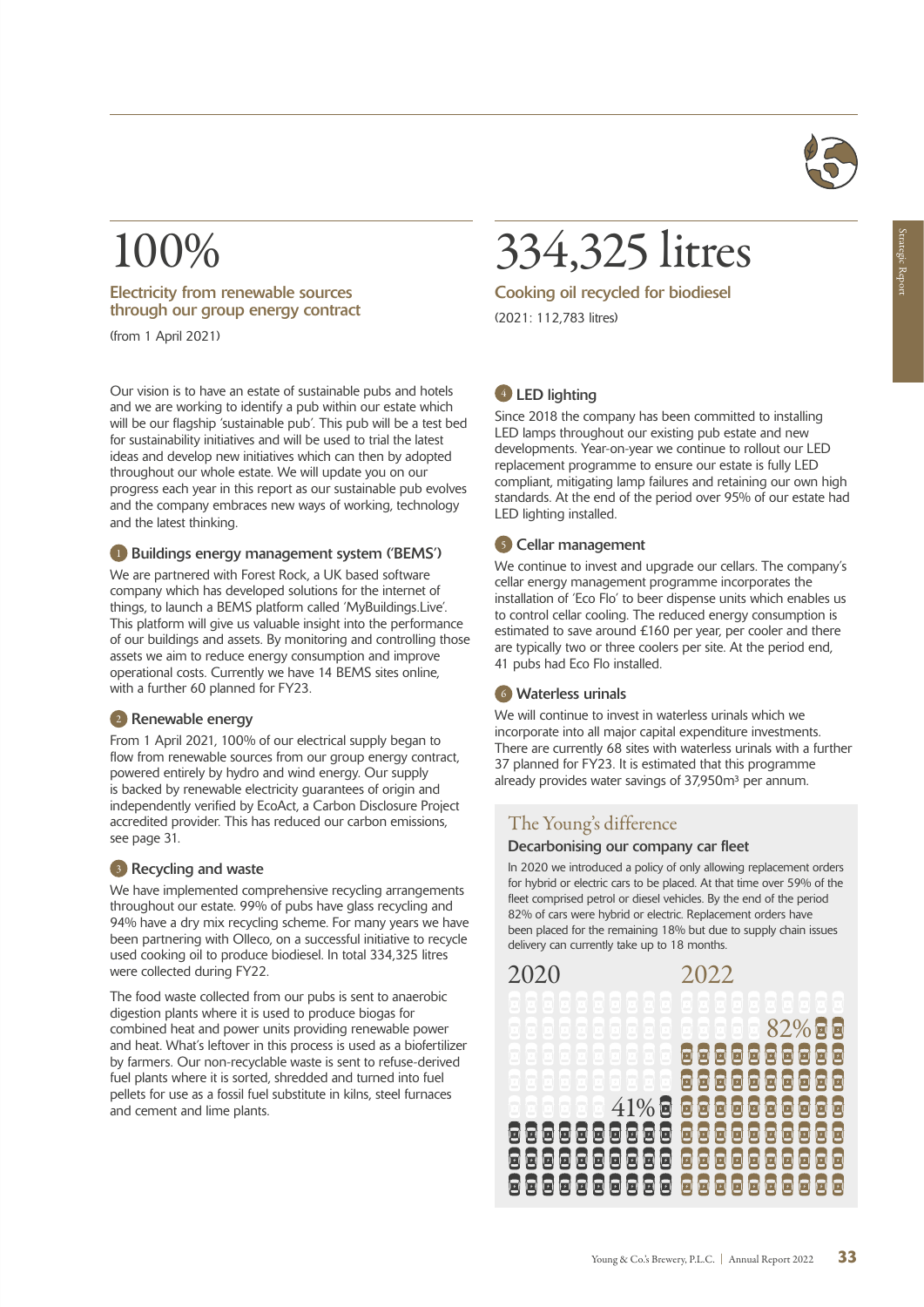### Our environment continued

#### What's next:

The net zero carbon pathway project, it is the overarching environmental workstream for FY23. This project will enable us to validate our roadmap, plan and phase our investments and define measurable short-, medium- and long-term targets that can be validated.

We will also implement a number of other key initiatives during FY23, including:

#### The overnight initiative

Working in partnership with the Zero Carbon Forum, the company will launch the 'Save While You Sleep' campaign in May 2022. This initiative aims to tackle operational teams' behaviour and raise awareness of energy savings opportunities simply by switching off non-essential equipment, such as bar fridges, overnight. We estimate that this could save over 3% of our operational carbon emissions, as well as helping us to reduce our energy costs.

#### Sustainability champions

Every pub will have a designated sustainability champion who will promote new initiatives and raise the profile of sustainability throughout our estate. Our new sustainability manager will use this network to share ideas and communicate new initiatives.

#### Electronic vehicle ('EV') chargers

We are currently trialling EV chargers in three of our pubs and a rollout programme is being planned for FY23.

#### Responsible refurbishments

We will work with our consultants, building contractors and key suppliers to scope and develop a sustainable refurbishment policy which will incorporate a minimum level of sustainability into every refurbishment. This will involve, amongst other things, a review of material sourcing, construction methods and the equipment and furnishing supply chain. This policy will evolve over time and the minimum level of sustainability will rise as more and more sustainable practices are incorporated into the company's investments as we work to achieve our net zero targets.

#### Patio heaters

All new patio heaters provided to our gardens will be electric and incorporate timers or controlled sensors. We have implemented a programme to replace all existing gas heaters with electric heaters, as far as reasonably practicable, by the end of FY23.

#### Recycling and waste

We will build on the great work achieved to date and work to raise the profile of recycling and waste management throughout the business. We will start a project to identify short and medium-term targets for recycling and waste that can be appropriately measured and validated.

#### Zero Carbon Forum

As one of the founding members of the Zero Carbon Forum we will continue to actively engage and participate, helping to shape the hospitality industries approach to sustainability.

#### Produce

We offer best in class seasonal British food and drink. Our menus are crafted using the finest ingredients, 90% of which are sourced in the UK. We are passionate about seasonal food and we change our menus quarterly so that they include the latest seasonal ingredients. During the period we began a food supply chain optimisation project, with our key supplier 'Menu Partners', which has led to a number of benefits:

- we have implemented efficiency measures and reduced our costs.
- the number of deliveries to our pubs has reduced by over 86%, from circa 5,601 deliveries per week to 783. We estimate this to be equivalent to more than 400 tonnes of carbon reduction per year.
- there has been a reduction in the amount of packaging waste at site level and deliveries are now paperless.
- we will continue to work in partnership with our suppliers in order to achieve our target of a carbon neutral food supply chain by 2040.

#### Our environmental targets

Petrol and diesel cars will be eliminated from the car fleet

by the end of FY24.

All unnecessary single-use plastics will be eliminated from our front of house operations by the end of FY24.

#### Short-term targets **Medium-** and long-term targets

2024 2024 2030 2040 The company has aligned itself with the Zero Carbon Forum's

roadmap for the industry which requires that, as a collective, we are committed to achieving net zero for our 'Scope 1' and 'Scope 2' emissions (our direct company emissions) by 2030 and net zero for our 'Scope 3' emissions (our supply chain emissions) by 2040.